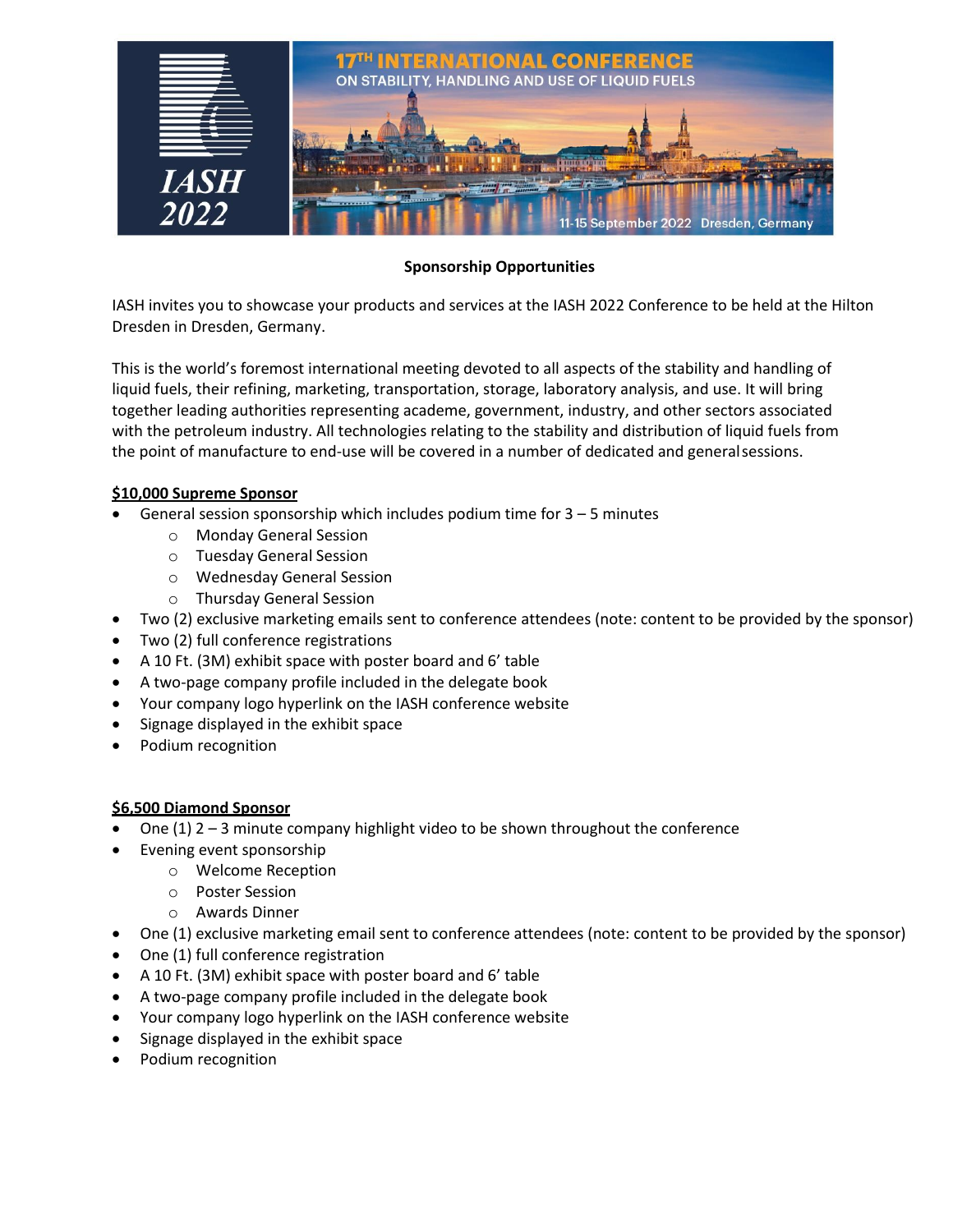## **\$4,000 Premium Sponsor**

(The Premium Sponsor package is the equivalent of the Exhibitor Sponsorship from past IASH Conferences)

- Sponsorship for one of the following events:
	- o Monday, Tuesday, Wednesday or Thursday Breakfast
	- o Monday, Tuesday, Wednesday or Thursday Lunch
	- o Monday, Tuesday, Wednesday or Thursday AM/PM Breaks
- One (1) full conference registration
- A 10 Ft. (3M) exhibit space with poster board and 6' table
- A two-page company profile included in the delegate book
- Your company logo hyperlink on the IASH conference website
- Signage displayed in the exhibit space
- Podium recognition

# **\$2,000 Classic Sponsor**

- One (1) full conference registration
- One (1) cocktail/bistro table
- Signage displayed in exhibit space
- Podium and program recognition

### **A la Carte Options**

- Lanyard
- Registration confirmation email
- Know Before You Go email
- Banner ad on the conference landing page
- Sponsor a first-time attendee breakfast
- Sponsor a focus group breakfast, invite a handful of attendees to share insider knowledge and invite feedback and brainstorming

**For additional information, please contact Darnette Holbert at +1 404.760.8141 or via email at [dholbert@iash.net.](mailto:dholbert@iash.net)**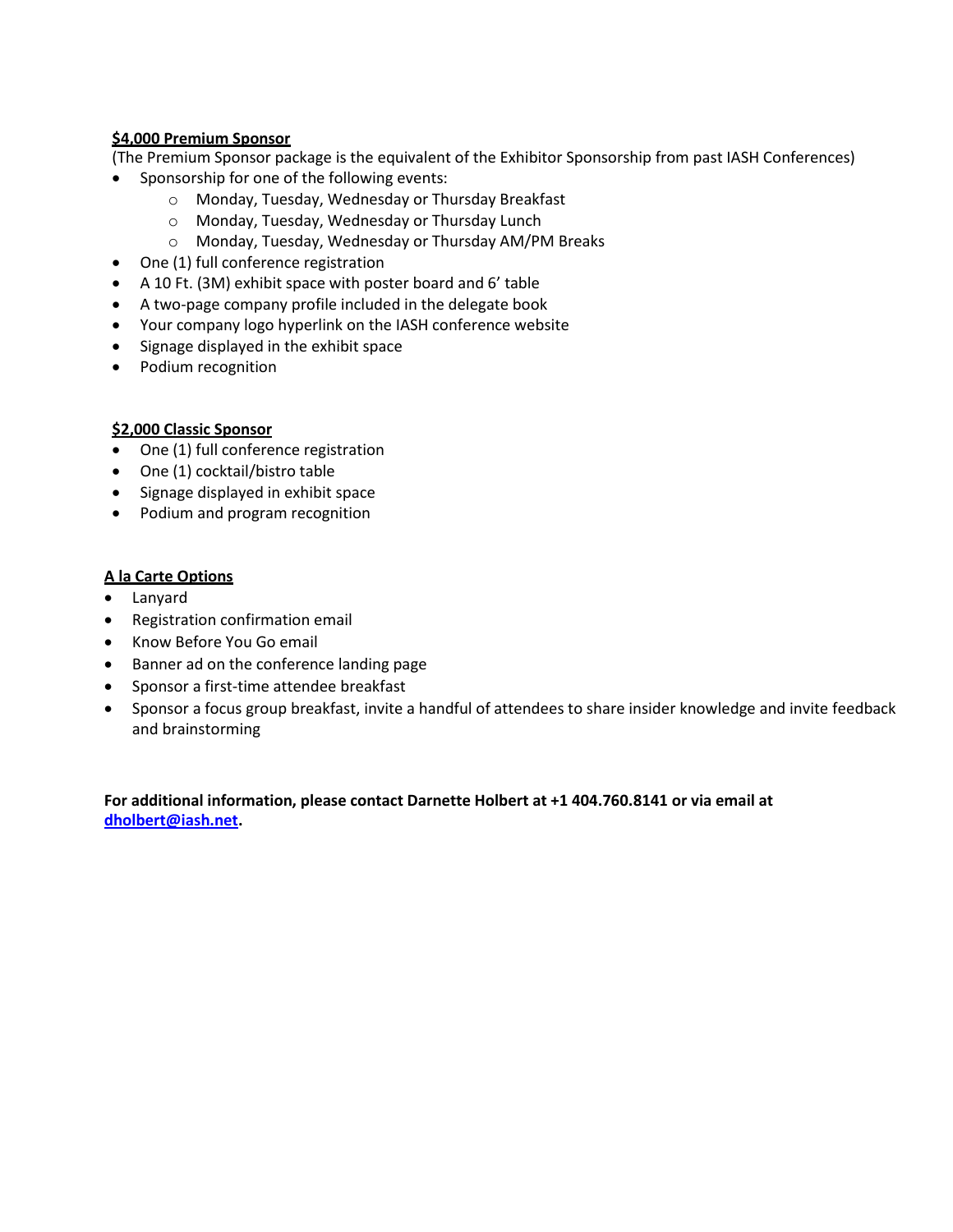# **IASH 2022 SPONSOR APPLICATION FORM**

| Please let us know how payment will be made (payment is due by 29 July 2022):<br>Amex/Master Card/Visa Credit Card<br>(see next page to provide credit card information)<br>My company wishes to sponsor IASH 2022 at the following level:<br>\$10,000 Supreme Sponsor<br>$\Box$<br>\$6,500 Diamond Sponsor<br>❏<br>\$4,000 Premium Sponsor<br>❏<br>\$2,000 Classic Sponsor<br>❏<br>\$1,500 Conference Lanyard<br>❏<br>\$1,000 Advertisement Delegate Book<br>❏<br>\$250 Conference Web Banner/Communications<br>❏<br>Check here if you do not wish to exhibit __________<br>My company would like to sponsor the following event: |  |  |
|------------------------------------------------------------------------------------------------------------------------------------------------------------------------------------------------------------------------------------------------------------------------------------------------------------------------------------------------------------------------------------------------------------------------------------------------------------------------------------------------------------------------------------------------------------------------------------------------------------------------------------|--|--|
|                                                                                                                                                                                                                                                                                                                                                                                                                                                                                                                                                                                                                                    |  |  |
|                                                                                                                                                                                                                                                                                                                                                                                                                                                                                                                                                                                                                                    |  |  |
|                                                                                                                                                                                                                                                                                                                                                                                                                                                                                                                                                                                                                                    |  |  |

**17 th International Conference on Stability, Handling and Use of Liquid Fuels 11 – 15 September 2022**